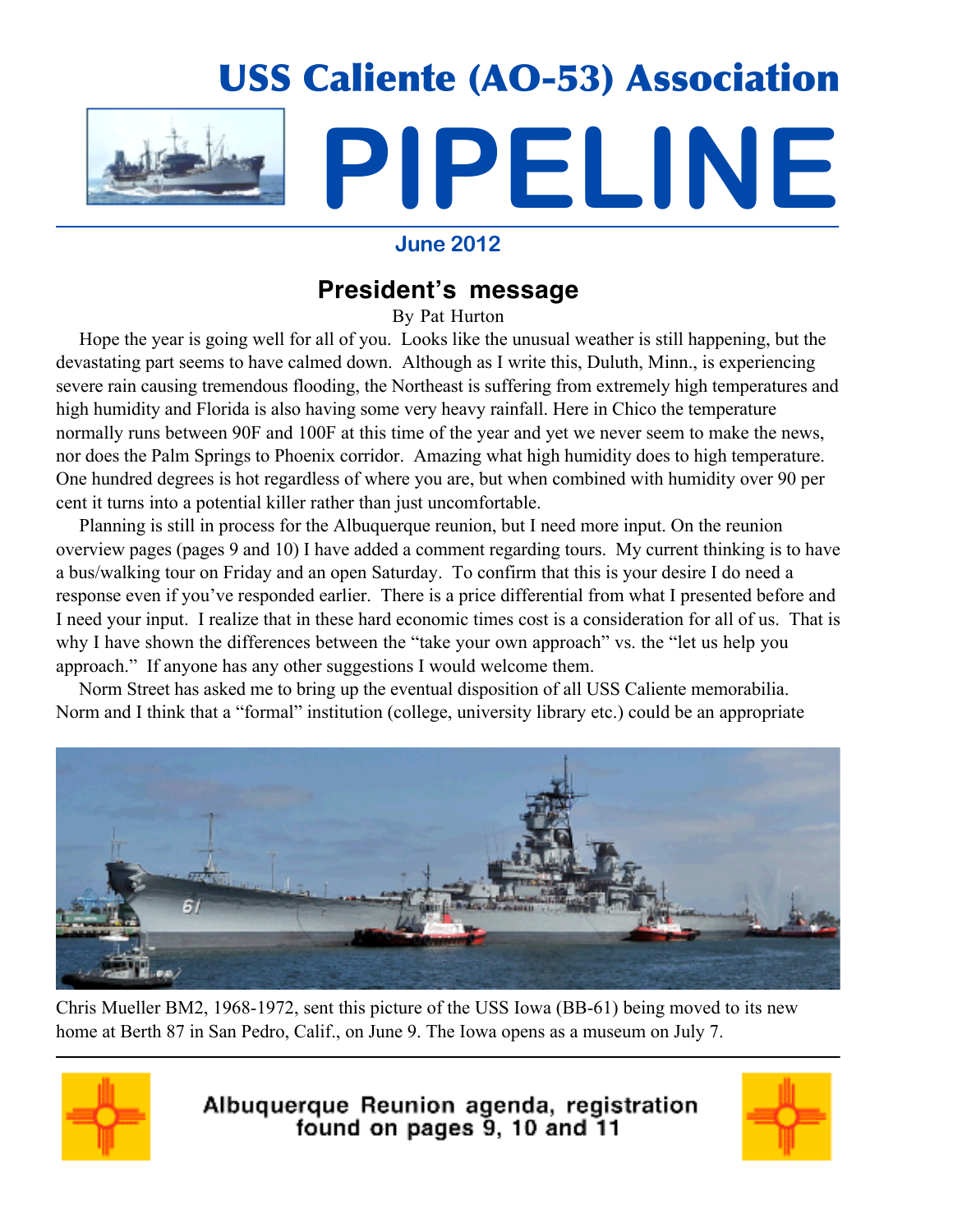repository. We would contact an appropriate place and work with them for the preservation of the USS Caliente history and memories. If any of you have back issues (prior to the last three years) of the Pipeline I would appreciate your forwarding a .pdf or jpeg copy as I have some but believe that this would be something of interest to students who are doing historical research. Most of the Pipelines have contained personal interest stories that should be preserved. Please make any suggestions you have to Norm or myself. We will discuss them at the Albuquerque business meeting.

 Not surprisingly I didn't receive many comments regarding my impassioned plea regarding planning the future of the USS Caliente Association. I guess I really didn't expect much but am still disappointed that there appears to be no successors to myself or Norm. I am willing to continue as treasurer as the job is not that much effort. I may also be willing to take over the website as I have never attempted that before and, with Norm's help, could probably keep it going. I am not going to continue as president. Without a president, the rest of the association would be like having a chicken "with it's head cut off" running around, interesting, but not of much use. Please give it some thought and we will discuss it in Albuquerque.

 Please remember to continue provide Karl with pictures, articles, anything for inclusion in the Pipeline. Remember it may be familiar to you but it's probably of interest to a lot of the association members. The Pipelines have provided a fascinating history of experiences and stories and we hope to continue that.

 Please remember to include your email address in written correspondence as it's easier than snail mail.

 Now that the longest day of the year has passed us by and summer is formally underway I hope you all have a great summer.

### **Welcome Aboard:**

We have two new members.

 William Hatzell, who lives with his wife Barbara, in Colorado Springs, Colo.. was a CS2 when he was aboard the Cal from 1965-1968

 William H. Felshaw King, who lives with his wife Mary, in Kaysville, Utah, was an Ensign when he was aboard the Cal in 1958.

### **In Memoriam:**

We are sorry to note the passing of several shipmates, including some about whom we have been belatedly informed.

 Sanford Joseph Aamodt, born Oct. 17, 1931 died Nov. 8, 2010. He resided in Martinez, Calif. At age 20, Stan enlisted in the Navy and served on the Cal from 1952 to 1953 as an SA. After he left the Navy, he workd in the maintenance department of Diablo Valley College for 28 years. He is survived by children Cathy Aamodt of Alamo, Calif., Diane Cornwell (Steve) of Martinez, Calif. Steven Aamodt of Martine, Calif., sister Katherine Holiweger of Moorhead, Minn., and two grandsons.

Thomas G. Allevi, born Oct. 25, 1950 died Jun 1, 2009, after a courageous battle with cancer.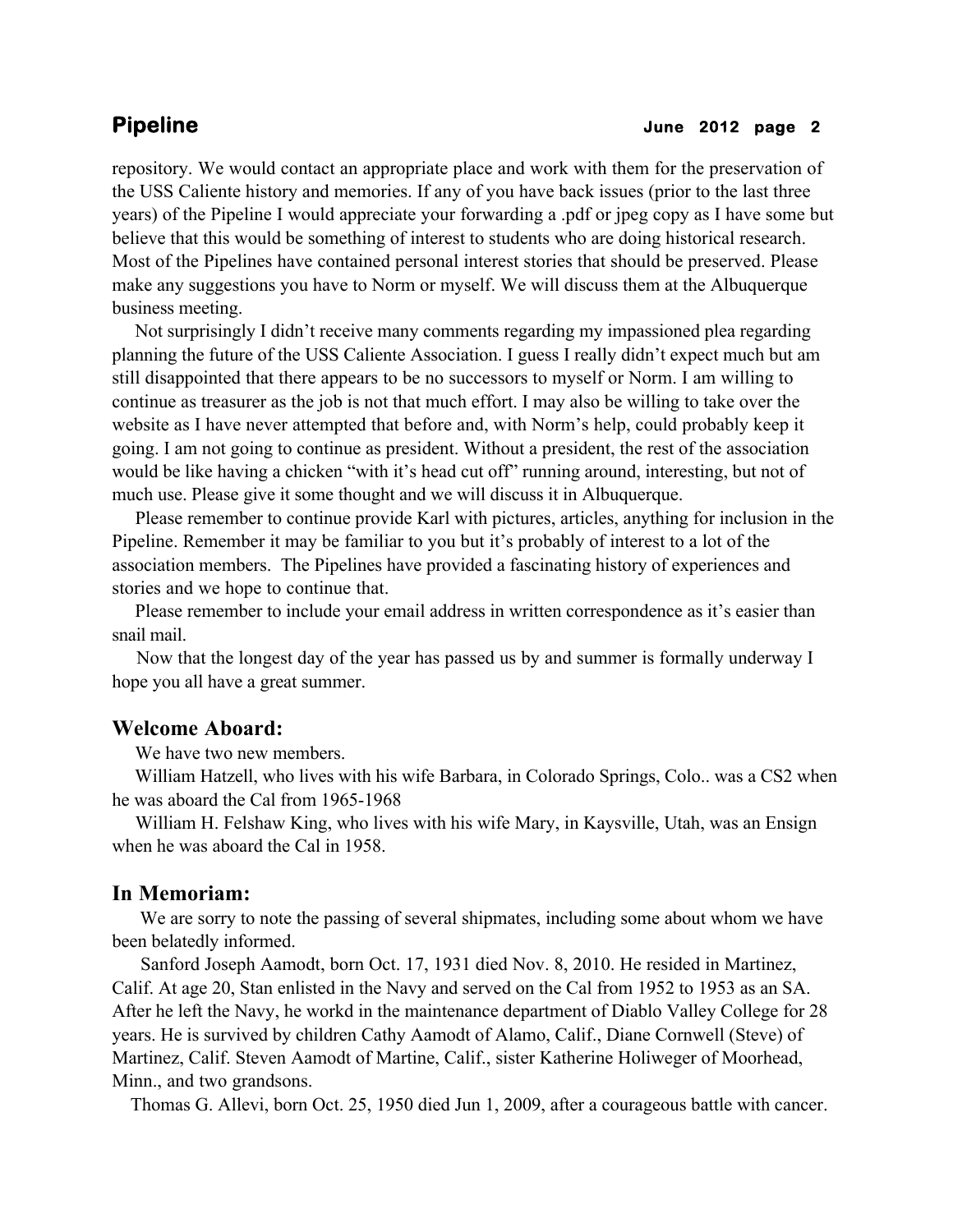Tommy served on the Cal fin 1970 as an SN. He is survived by his sister Cindy Halbert (Bart) and niece Brittani Halbert, all of Raleigh, N.C.

 Alman Brooks Brown, born June 12, 1936, died April 24, 2012. Alman served on the Cal from 1960 to 1962. He was married to Oma Jan on Dec. 31, 1959, just after he re-enlisted to ensure his "shipping-over" bonus and the guarantee of a school he wanted. Of course, he didn't get the promised school but did get the Cal on which he served as an EM1. Alman and Jan lived in Virginia Beach, Va.

 Kenneth Lynn Brown, born April 5, 1930, died March 4, 2012, in Reno, Nev. Ken served on the Cal during the Korean war from 1951 to 1954 as a BT2. He retired in 1986 after many years as a Honda motorcycle dealer. He is survived by his wife Lita, whom he married in 1956, sons Darrol (Susan) and Kevin (Kreisten), sister Eleanor, brother Cecil, a granddaughter and four stepgrandchildren.

 Ronald Lee Jarman, born Nov. 12, 1933, died May 14, 2012. Ron was married to Nancy on Nov. 15, 1958. He is survived by Nancy and their two sons, Scott and Tracy, 15 grandchildren and 5 great grandchildren. Ron served on the Cal during the Korean Conflict from 1952 to 1954 as a DCFN. Ron and Nancy lived in Springville, Iowa.

 Howard W. Rogers, (Capt., USN, ret.) died June 27, 2011, in West Chester, Penn. Howard served on the Cal from early 1965 to mid 1966 as an LTJG. Andrew Rogers, who notified us of



USS Caliente Association President: Pat Hurton Vice President: Norm Street Secretary: Red Ward Pipeline Editor: Karl Seitz



 The Pipeline is the official quarterly newsletter of the USS Caliente Association. It is a place to share your memories. Please send them via e-mail to seitzao53@gmail.com or by regular mail to Karl Seitz, 1212 30th St. South, Birmingham, AL 35205-1910.

 Masthead picture of USS Caliente (AO-53) used with permission of Dan Davis. Association dues are \$10 per year due Jan. 1, payable by Jan. 15. Checks should be made out to The USS Caliente Association and mailed to Pat Hurton, 156 Greenfield Drive, Chico, CA 95973-0185.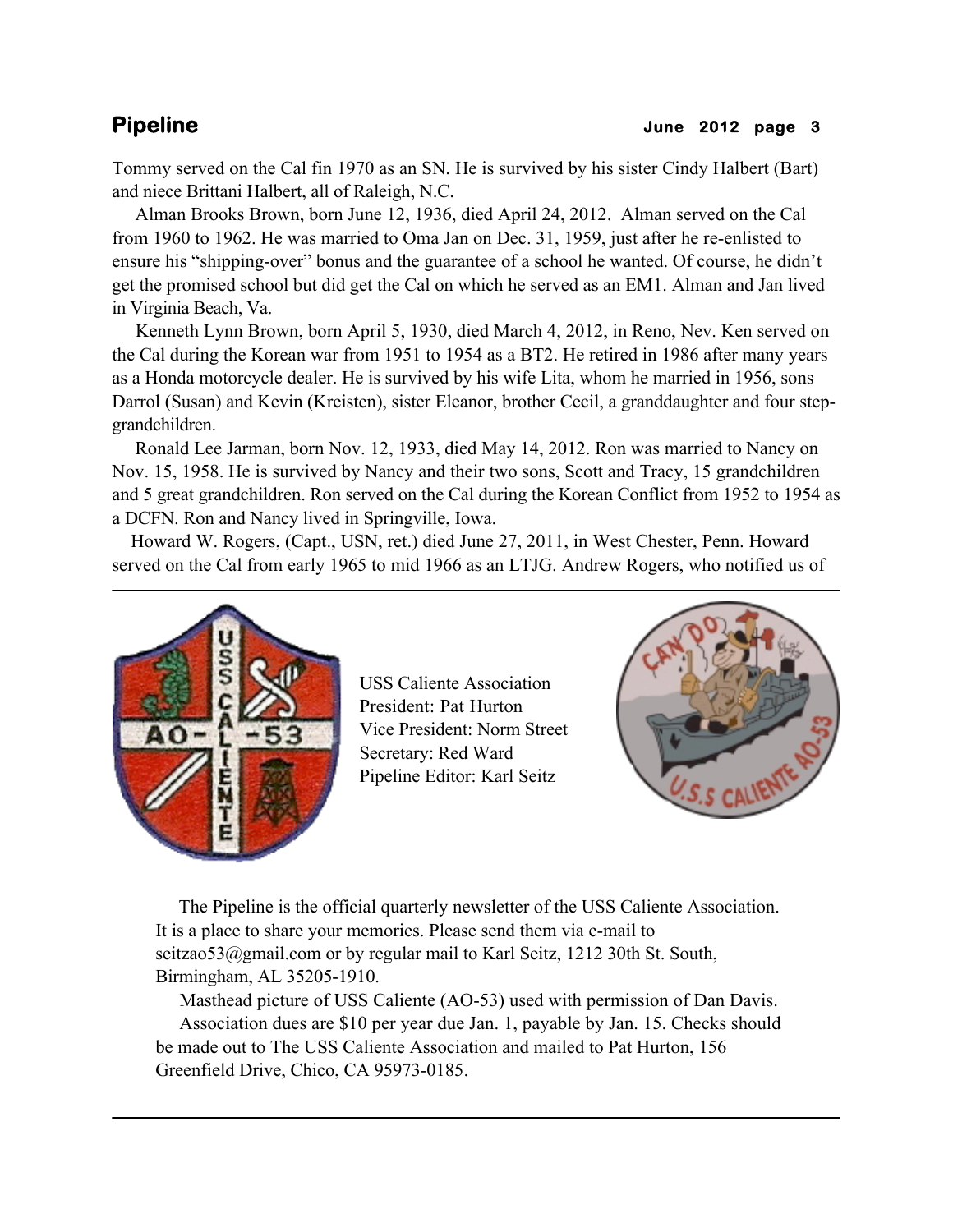his father's passing, believes the Caliente was his first ship in a naval career that lasted until 1988. The senior Rogers retired from Lockheed Martin in 2009. Andrew wrote that his father saved Pipelines and had a Caliente plaque on his Navy "souvenir wall."

 Austin Roger Suneson, born July 21, 1921, died March 28, 2012, in Knoxville, Tenn. He served on the Cal during World War II, 1944-45, as an EN and was very proud of being a crewmember, spending many hours telling sea stories. Austin is survived by his wife of 68 years, Joan, children Glenn (Linda) of Prattville, Ala., Bradley (Starr) of Knoxville, Linda Barringer (Don) of Knoxville, five grandchildren and ten great-grandchildren.

# **Editor's message**

By Karl Seitz

 As can be seen elsewhere in this Pipeline, contributions have picked up since last I wrote. I even have in hand a picture for the next issue and material about a Caliente connection to the Japanese attack on Pearl Harbor that will be used in December. But more is needed.

 Rummage through your old pictures and mementoes to see what memories surface that you would like to share with your shipmates. Then write them down and send the result, including pictures, to me at the postal or e-mail address on page 3. Such memories may well cause others to remember and share related information. An example can be found elsewhere in this issue where Richard Irwin's memory about the Cuban Missile Crisis sparked one of my own.

 Those of you who are attending the reunion in Albuquerque, listen to your shipmates' memories and urge those who really catch your attention to share those memories with the readers of the Pipeline. It will make this publication stronger.

 A little housekeeping. Every time I send out a Pipeline, I get a few back because somebody has moved or changed e-mail address without telling me and Pat. I'm usually able to track down these individuals, but that takes extra effort and expense, not to mention delaying delivery of the Pipeline to them.

 Please, if you are receiving the mailed version of the Pipeline, let me and Pat know when you move. If you change e-mail addresses, also let us know. Those who have done so, I thank you.

## **A response to the March Pipeline**

By Miguel F. Ronquillo, RD2 1957-1961

 Some years ago, when we enlisted in the U.S. Navy and ended up being assigned to the USS Caliente (AO-53), we were all young virile men full of vigor, stamina and espirit de corps.



A reminder if you are on Facebook, Jack Hughes has created a Facebook group for former crew members of the USS Caliente (AO-53) and their families.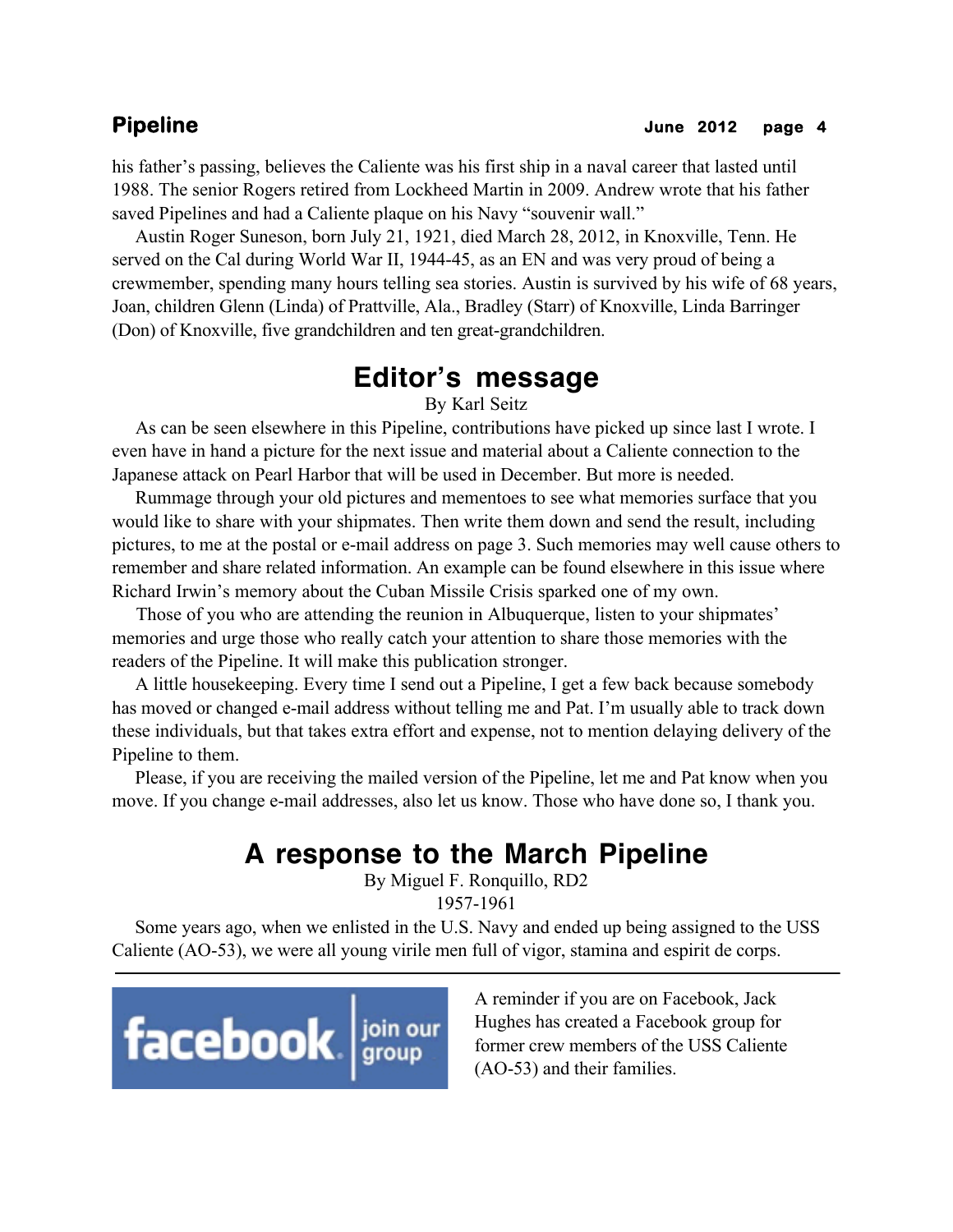### **Pipeline** June 2012 page 5

 In time, age caught up with all of us. Our joints and bones now creak and groan. We prefer to sit at home watching our favorite game on the tube or looking out the window at the clouds in the sky, waiting for the sun to set on our lives.

 Today, most veterans prefer to socialize at the club house canteen during meetings or at the banquet/dances that are held periodically. When asked to participate in club or post activities, the usual "I do not have time to do it" excuse is used and they walk away.

 *That is where the problem is.* Not only with our association (USS Caliente), but with all veteran organizations. As an active member of our local American Legion and Veterans of Foreign Wars, I have seen our membership dwindle from active clubs, to one where some members must take two posts in order to keep the group alive and I do not think it is going to improve.

 The passing of most of our members to "Post Everlasting" is the biggest cause of our decline. Those of us that still remain attempt to cope with the situation by trying to recruit those veterans that are coming home from the recent wars. *But young veterans are more interested in jobs, marriage, starting a family, catching up with life.*

 Who wants to join a club full of old white-haired veterans. It is unfortunate, but it seems that is a way of life. Unless the younger veterans take the torch and run with it, we will disappear completely and be remembered only in some vague and forgotten internet webpage.

 Reading the last issue of the Pipeline, it appears we are headed in that direction. The once gung -ho members who took the leadership role and made our organization what it has been, are now tired and want out. So now the younger members of the group must step forth and take the bull by the horns.

 So who shall it be, that is the question? Will the remaining members take over or sit by the window and watch the world go by. Are we destined to go the same way the USS Caliente (AO-53) did, to the proverbial scrap heap?

 The hull of the Caliente was resurrected by whoever bought it, as a beer can, maybe a bicycle, or possibly a car. Unfortunately we as humans do not have that luxury! However, in time even beer cans, bicycles and cars go back to the earth from which they came, it is inevitable.

## **Memories Suez picture triggers memories of his last cruise**

By James Coope, S1c

1946-1947

 I know it's about time I take the effort to give my memory a jog and the March issue of Pipeline with Rich Heaton's picture of the Caliente in the Suez Canal brought back the last cruise, coming home to get discharged.

 I believe Rich was the QM the whole time I served on the Cal. In fact, I remember asking a QM if he was taking a discharge and he answered that he was staying in the Navy "instead of going home to the coal mines." Rich?

 As to the date, I believe if Rich goes over his notes, we went through the Suez around the end of September, beginning of October, because I was discharged in November. When I got off the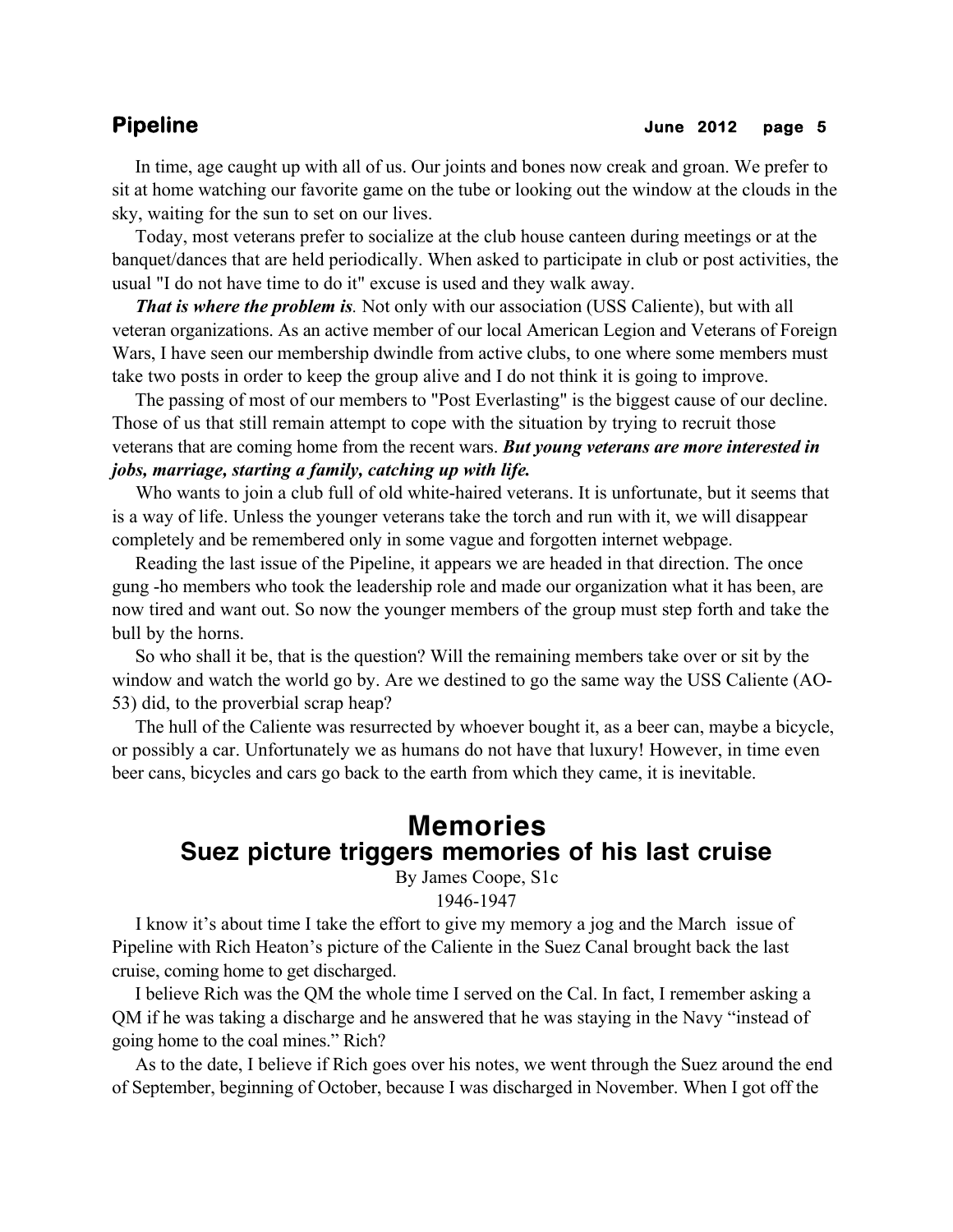Cal in Norfolk, they sent me to Ocean Air Base to use up my last month, November 1947.

 Interesting picture and it does show the five-incher and the 40s on the upper well deck. I had the one 40 and two three-inchers in the bow. Also, if I remember, our captain took no chances and had fire hoses fully charged in case anyone tried to board the ship. We had spent the first night on Great Bitter Lake and finished the second day.

 One memory involves where the banks were about 10 feet away. At one spot, Brits manned bunkers. We asked what they were doing and they said they were keeping Jewish people from entering Palestine. We threw candy and cigarettes (some entered the canal, weak arms!)

 Tangiers was a great liberty port. I had a pair of boots made. They were measured and made the same day. Visited the usual spot young kids visit and the next day was laughable. When we hit port, the first thing we got on board was fresh oranges to take as many as we wanted. Well, the next day of liberty there was a line in front of sick bay and the first question the corpman asked was "How many oranges did you have?" "Come back tomorrow." What a relief.

 As to the Cal making trips to Bahrain for oil. On the first trip in '46, we were not allowed on the beach because we were infidels, according to a man on the end of the loading pier. There was nothing there but swimming, and no one could. The best part I remember was two or three cold beers were given (on the dock under a wooden roof). I had mine and the butcher didn't drink so he gave them to me. Slept like a baby that night.

 Going up to the Gulf, we had liberty in Singapore and we were invited to the English E.M. Club. Met a crew of Aussies who asked if we would like a steak. It was a great steak and french fries. I never made it back the second time. On the way back we stopped at Ceylon — not a good liberty port.

 On our second trip, we hit Ras Tanura, Saudi Arabia, which is near Bahrain, and we were allowed to go swimming off the beach. That is until the jellyfish (man-of-war) hit us. No beer if I remember correctly.

 As to my time aboard the Cal, it was great. Some names I remember, in no particular order were Harold Tavener GM2, or back GM, Robert Rivers GM3 (I took his place as GM striker), Bradley the exec, Larry Goode from Cincinnati who worked out on the fantail upper deck to be a boxer. Jack Murray Store 1st, who was staying in. He came from Kansas City, same as Rivers (Rivers was killed in a car accident when he was discharged). I remember Commander Bradley because I didn't know better and I asked him for the gun opening. I heard about it from the gun lieutenant, but I don't remember his name. He was pissed that I went over his head.

 Lastly, after leaving Tangiers, we went first to Norfolk to pick up a new skipper [probably D.F. Crick]. We then set off for Philly (no liberty I remember). The old captain set Sea and Anchor detail forever (I was on the phone), but the new captain (a commander) set it as soon as we were underway and to everyone's surprise set the watch about 10 minutes underway. So instead of going forward, I headed to the bridge for my duty as a helmsman.

 I took over and in about 10 minutes the captain ordered a new heading that had a 20 degree turn on the rudder. I put it to the new heading and was ordered to straight ahead. The problem was we had a steering casualty and the rudder remained at 20 degrees right. Well, all hell broke loose. After I called the casualty, the captain ordered left engine ahead full, right engine back full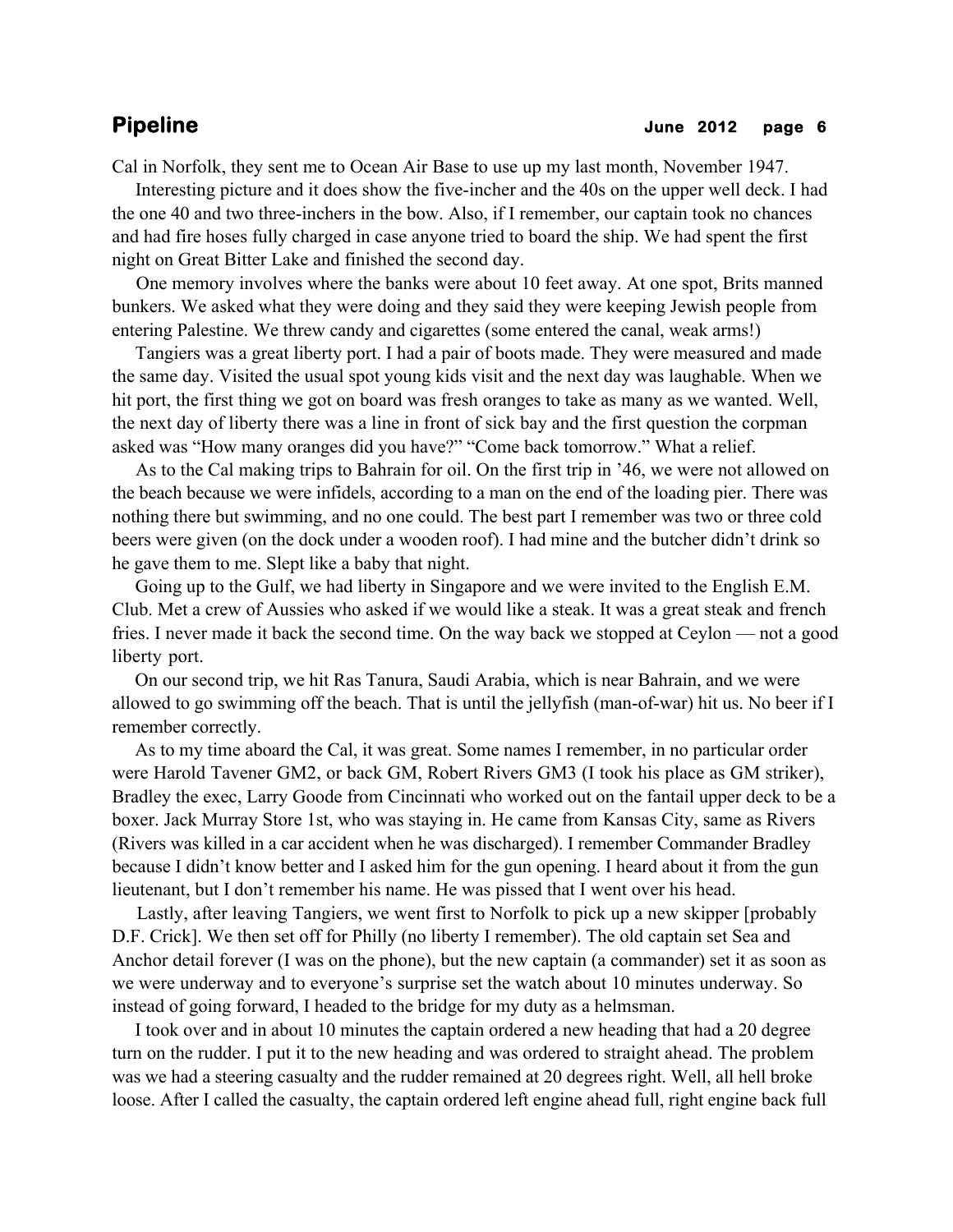### **Pipeline** June 2012 page 7

and I swear I said, "No, the other way." He and I are probably the only ones who heard it. Here is where I think Rich Heaton might remember because he and someone ran to the fantail to man the rudder manually. I was told to set my indicator to midship and they fixed the problem.

 Now we get away from Virginia Beach and were heading out to sea and my watch ended. I turned the helm to the next watch and I caught hell later when the captain mentioned to him that he should learn from "me" how to steer. The ground swells were a real pain, but I was not on the helm when we hit them and the captain didn't notice I had the same problem. At this writing, I can't remember his name, but he was pissed at me because I didn't steady the helm and he said that I was getting off and he had to live with the new captain. Laugh now, but ... .

 Some of the ports we hit: Guam, the Marianes, New Caladonia, Manila, Sasebo, San Fran (that's where a ship picture I have was taken), Pearl Harbor (they sent me to fire-fighting school, low man on totem pole), San Pedro (dry dock) and Okinawa.

## **This convoy to Panama Canal wasn't a movie**

By Richard (Spider) Irwin, DC3 January 1962 - March 1963

 I was aboard the Caliente when the Cuban missile crisis started.

 We were in Long Beach. I was getting ready to head to San Diego for the weekend when we were told all leaves and liberties were cancelled. We all watched the president on television.

 Next thing we knew, we were on our way to San Diego to be part of a convoy heading



to the Panama Canal. I had only seen convoys in the movies, but here we were right in the middle of one. I had never seen so many ships.

 The Caliente topped off these ships 24 hours a day until we reached the Canal Zone. I remember one LST coming alongside. It was loaded with trucks, tanks and a lot of Marines who thought it was funny to deride us. Actually they flipped us off.

 Those Marines thought they were heading into Cuba and they were ready. Once we reached Panama, the Caliente stayed on the Pacific side while the main force went to the other side.

 The pier was covered by armed guards and they were very alert. Even though the world could end in a couple hours, they gave us liberty and told us to keep quiet about everything.

On the way home I spent my 22nd birthday at sea.

### **Convoy was invisible to them**

By Karl Seitz, PN2

November 1961 - July 1964

 Piggy-backing on Spider's memory. I was the Operations Department yoeman at the time of the Cuban missile crisis and normally didn't stand watches while underway. But our heightened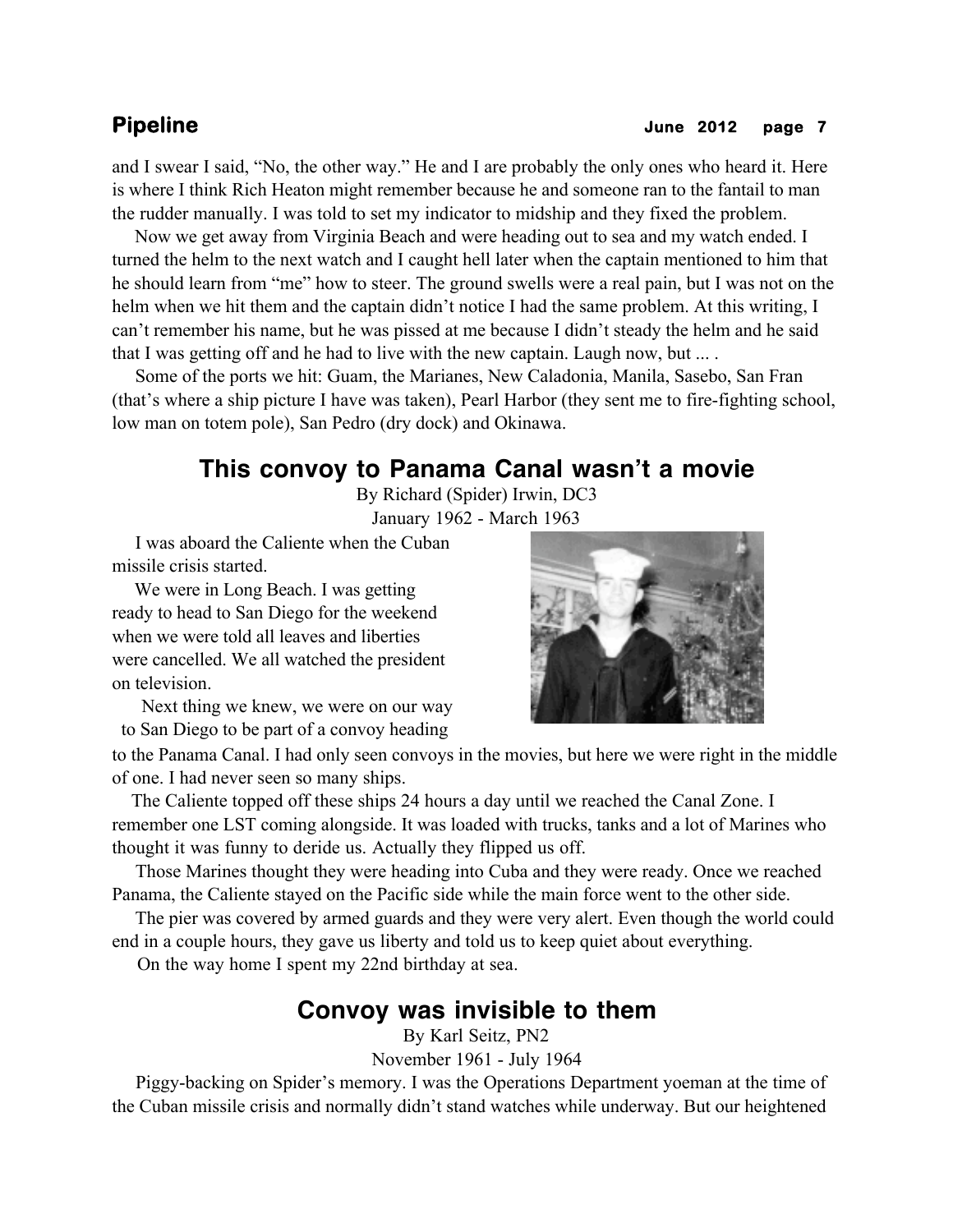condition put me in the rotation for phone watch on the bridge, an extension of my duties on seaand-anchor detail and condition one-alpha.

 About two days out of Balboa, Canal Zone, radar detected a ship heading directly for the heart of the convoy. First our escorting destroyers and then other ships tried every means they had to communicate with the ship.

 Nothing worked, and soon every ship in the convoy was scattering to get out of the way of a large commercial tanker that didn't deviate a single degree from its course as it plowed through our convoy's previous position as if its crew didn't even know we were there.

## **New members write Caliente rescued two fishermen**

By William H. Felshaw King, ENS

July 1958 to November 1958

I joined the Caliente in Subic Bay in July 1958.

 While in Long Beach, the crew rescued two fishermen who had been in the water for some time. I was just going forward for breakfast and saw two naked men being hoisted over the side. I was unaware at that moment that they had just been rescued.

 I finished my active duty on the Ponchatoula (AO-148), where I was transferred to play basketball for COMSERVPAC. I remained active in the reserve and retired as a commander. I later changed my designator to JAG.

 I still practice law and my wife, Mary, is a retired high school teacher. We have three children and 10 grandchildren.

## **Remember running aground in New Zealand**

By William F. Hatzel, CS2

1965 to 1968

I remember the time the Caliente ran aground in Auckland, New Zealand. It gave us more time to visit New Zealand! The time on Caliente was always something to remember.

## **Find yourself and your shipmates**

 A reminder that Clyde and Lori Goodhue have digitized the microfilm of the USS Caliente Muster Roll for the period of Oct 1943 through 1970.

 Clyde has offered to provide a DVD of the muster roll to any member who wants one for \$40. He can be contacted at:

Clyde Goodhue 45 Oakwood Drive Hyde Park, VT 05655 (C) 802-760-0350 (H) 802-888-7669 Email: goodhue11@myfairpoint.net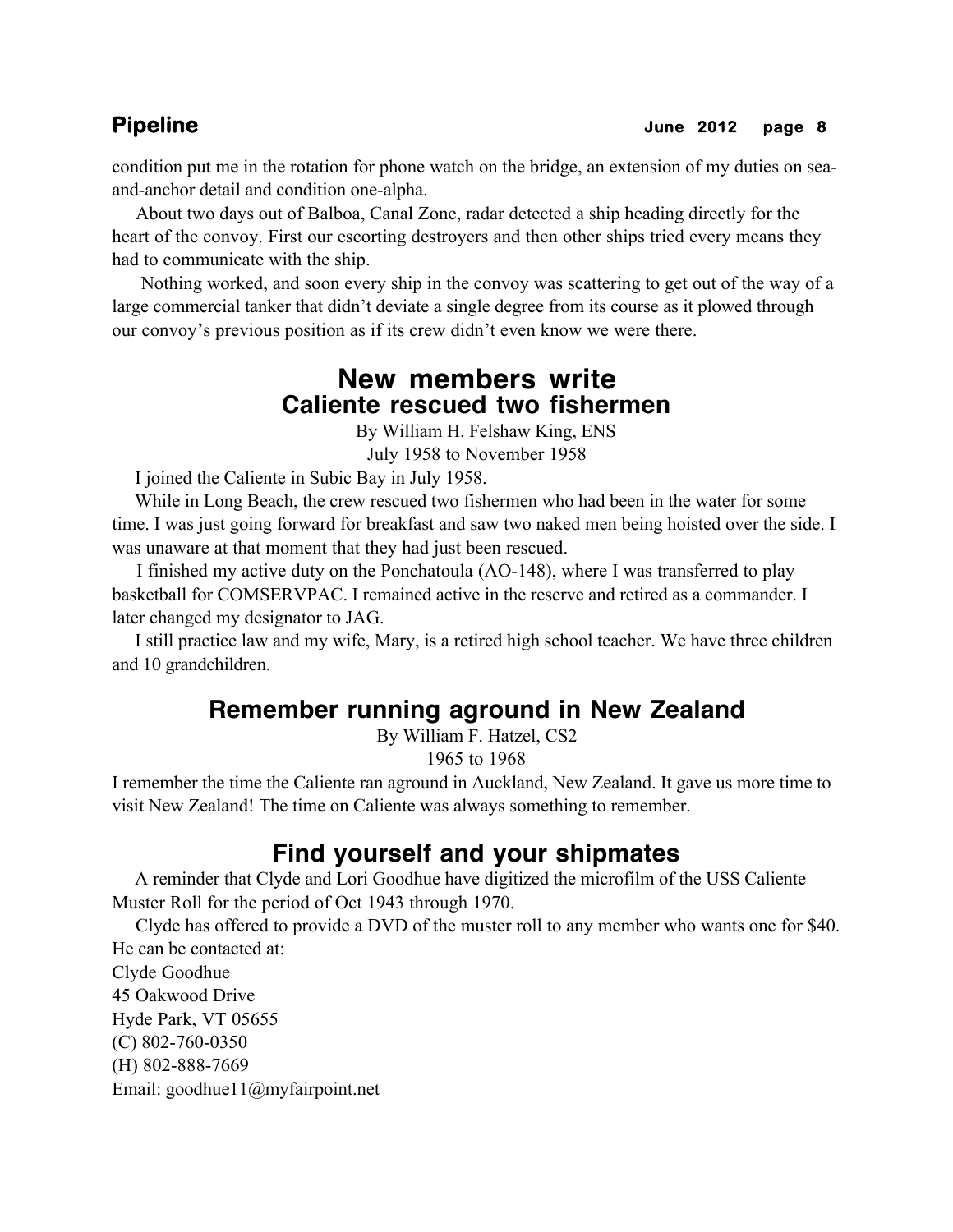



## **USS Caliente (AO-53) 18th Reunion The Marriott, Albuquerque, New Mexico 27 through 29 September 2012**

 Reservations can now be made at the Marriott, Albuquerque for our 18th reunion. As you can see from the above pictures Albuquerque is situated in a beautiful area and offers many wonderful sight-seeing and other activities. The annual Albuquerque balloon festival starts shortly after our reunion on Saturday Oct 6. I understand that the balloons start to arrive before that time and we may in able to see some of them.

 To reserve your room call Marriott reservations at 1-800-334-2086. The room rate is \$99.00 per night plus 13% state and local taxes providing excellent rooms at less than \$112.00. The room rate will be good for two days prior to the 27th and two days after the 29th. Cancellation policy for reservations is 48 hours prior to day of arrival. Reservations must be made by midnight Sept. 13, 2012.

 Please make your reservations as soon as possible as I have only guaranteed a certain number of rooms and to ensure that everyone who wants to attend gets the same low rate I must have advance notice if I need to increase the guaranteed number of rooms.

 There are a couple of tours that you may be interested in. One is a walking tour of historic old town Albuquerque and costs \$10.00 per person. The tour takes about 75 minutes and has very professional guides. A second possible tour is a trolley tour of Albuquerque. It costs \$25.00 per person and takes about 85 minutes. You can arrange either of these tours on your own or, if there is enough interest, I can possibly arrange a group tour. The sign-up sheet has a box for you to indicate your interest.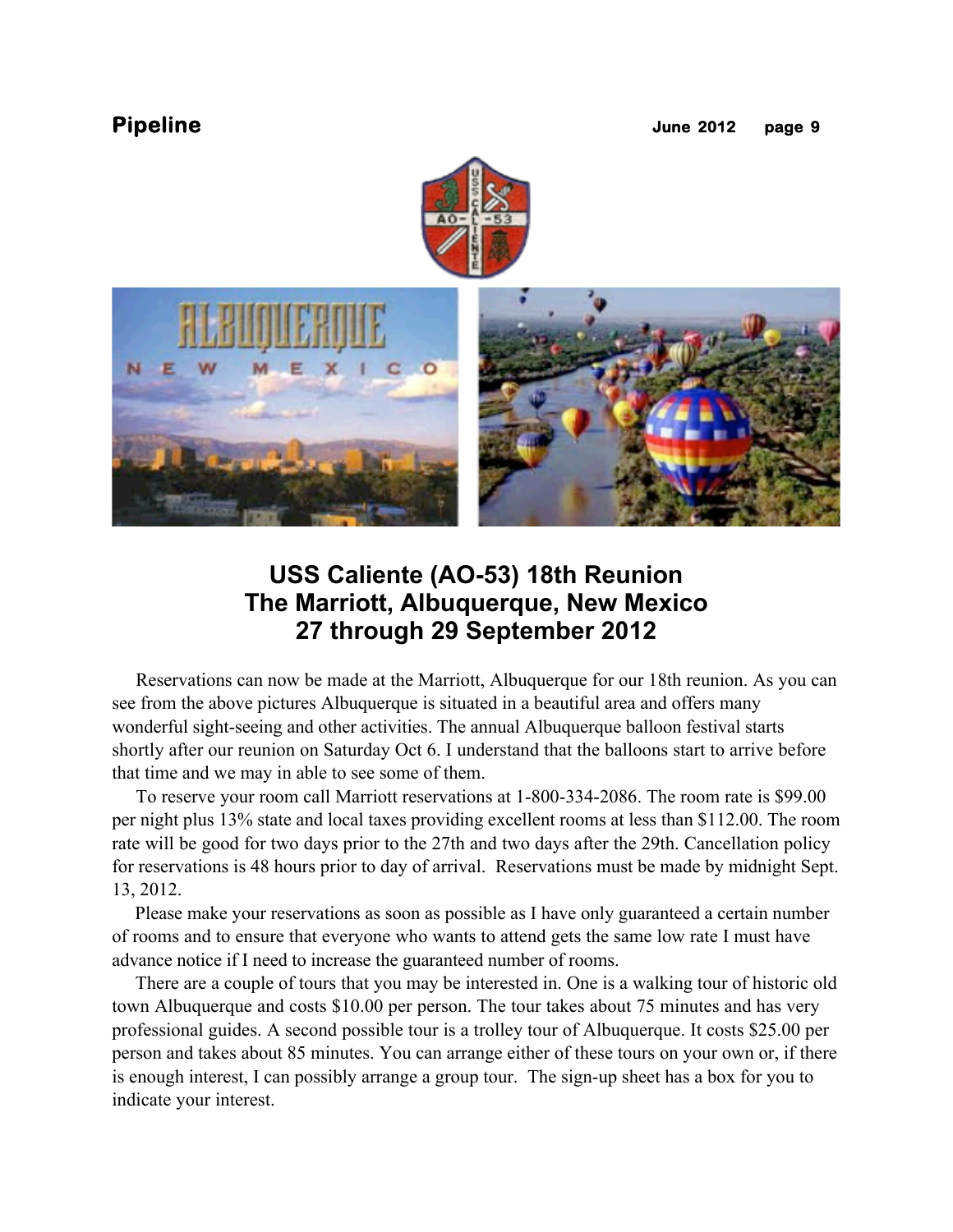There are other tours available in Albuquerque involving historical route 66 or you may visit Santa Fe (about an hour away from Albuquerque) or take a longer trip to Taos (about two hours away). Both Taos and Santa Fe provide excellent historical points of interest.

 The majority of persons who have responded so far have indicated that a trolley tour is the best option. We have found a tour company that can accommodate various size groups that will provide us with a driving tour of Route 66 and a brief walking tour of the historic Albuquerque. The cost depends on the type of transportation necessary and runs from \$39.00 per person to \$53.00 per person. I would arrange this tour for Friday Sept. 28 from 12:30 PM until 4:00 PM. Please indicate your desire on the sign-up sheet. I need to determine the numbers almost immediately to complete the planning so even if you have responded previously please confirm again.

### AGENDA FOR THE REUNION

Thursday, Sept 27 (rooms and room locations to be provided at a later date)

a) Hotel check-in – there is shuttle service from the Albuquerque airport to the Marriott costing \$26.00 round trip per person

b) 3:00 PM until 600 PM – reception in the hospitality room

Friday, Sept 28

a) 7:30 AM – 9:30 AM; Continental breakfast – hospitality room

b) Free time rest of day

Saturday, Sep 29

a) 7:30 AM – 9:30 AM; Continental breakfast – hospitality room

b) 9:00 AM – Annual business meeting – hospitality room

c) Free time until evening

d) 6:00 PM – 7:00 PM – No host cocktails in banquet room

e) 7:00 PM – ???? – Banquet dinner followed by music (hopefully including our Singing Lieutenants) and dancing to a DJ

### Sunday, Sep 30

a) 7:30 AM – 9:30 AM; Continental breakfast – hospitality room

b) Farewells and goodbyes. The hospitality room will close at noon

 If you have any suggestions to improve the reunion please don't hesitate to make them. The reunion is for your enjoyment and we try to improve as we go.